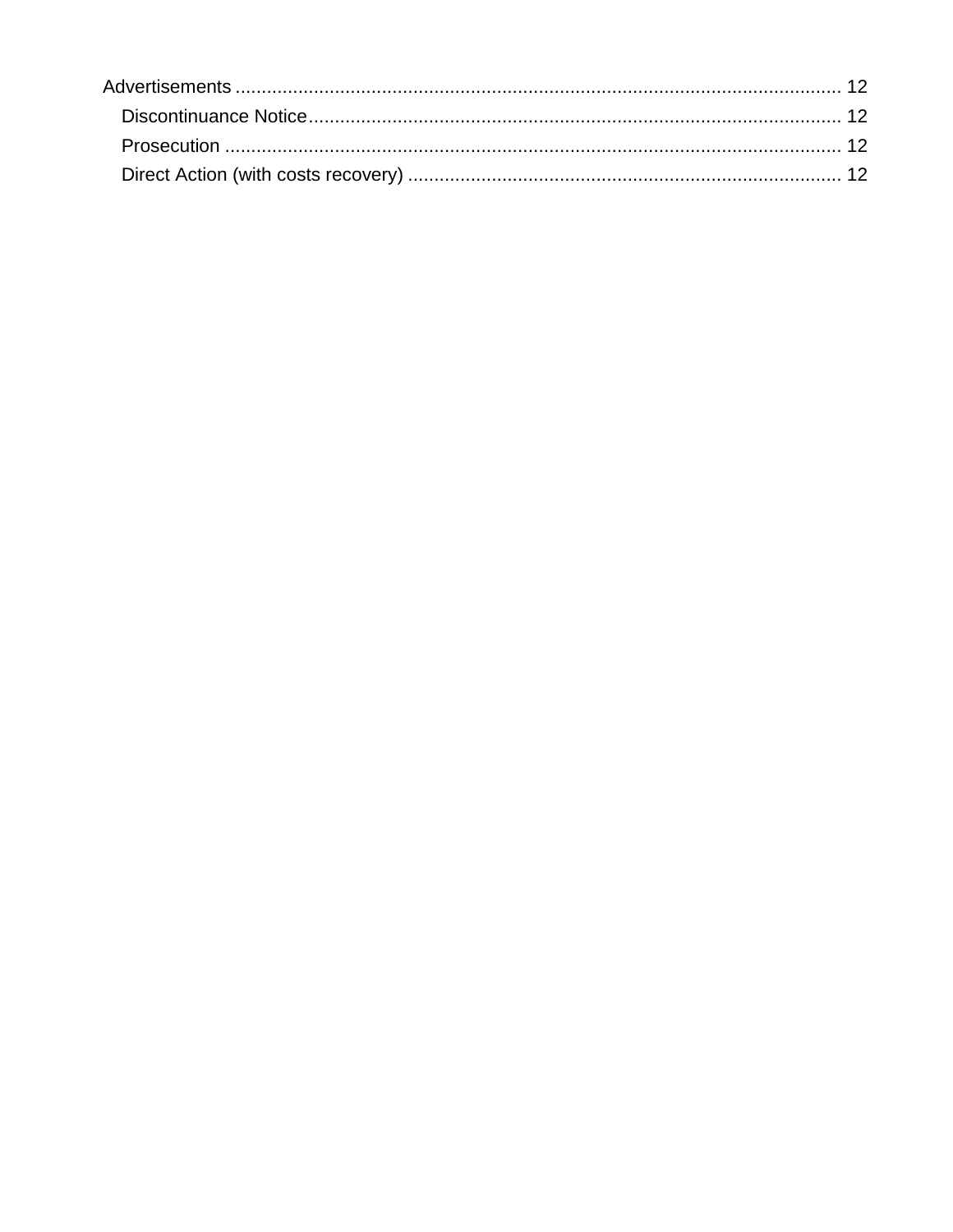# <span id="page-2-0"></span>**1 Introduction**

- 1.1 Leicester City Council's General Enforcement Policy states that all services within the council should produce service-specific enforcement policies and procedures for their area of responsibility, which comply with the General Policy. These documents should set out clear standards and procedures for the administration of enforcement. Heads of Service are responsible for ensuring that these policies and procedures are monitored and complied with.
- 1.2 Effective enforcement is necessary to protect the integrity of the planning system. It aims to ensure development proceeds in accordance with approved plans and complies with planning conditions and/ or Section 106 Agreements.
- 1.3 The National Planning Policy Framework states that effective enforcement is important as a means of maintaining public confidence in the planning system. Enforcement action is discretionary and the Council should act proportionately in responding to suspected breaches of planning control.
- 1.4 The planning system is designed to achieve a balance between the rights of landowners to enjoy their property, protecting the amenity of neighbours and the general public. The enforcement of planning control focuses on proportionate resolution rather than punishing those who have acted in breach, sometimes unknowingly. It is expected that land owners and developers will observe the spirit of planning legislation and refrain from development until the necessary planning permissions have been obtained.
- 1.5 This document sets out the City Council's policies and procedures for the enforcement of planning legislation. The aim of our planning enforcement policy is to deal with suspected breaches of planning control in an effective, proportionate, consistent and helpful manner.
- 1.6 The key objectives of the enforcement policy are to:
	- provide an accessible service that maintains public confidence in the planning system;
	- provide a service that is both reactive and proactive in its commitment to remedy undesirable effects of unauthorised development;
	- provide a service response that is prioritised according to the harm or the potential harm caused by the breach;
	- provide a development monitoring service that is prioritised according to the scale and complexity of the development permitted;
	- achieve a balance between protecting amenity and other interests and allowing acceptable development to remain, or to continue, in the absence of permission;
	- seek resolution of planning breaches through informal and formal action including prosecution of offenders to uphold the integrity of the planning system;
	- monitor performance of the service.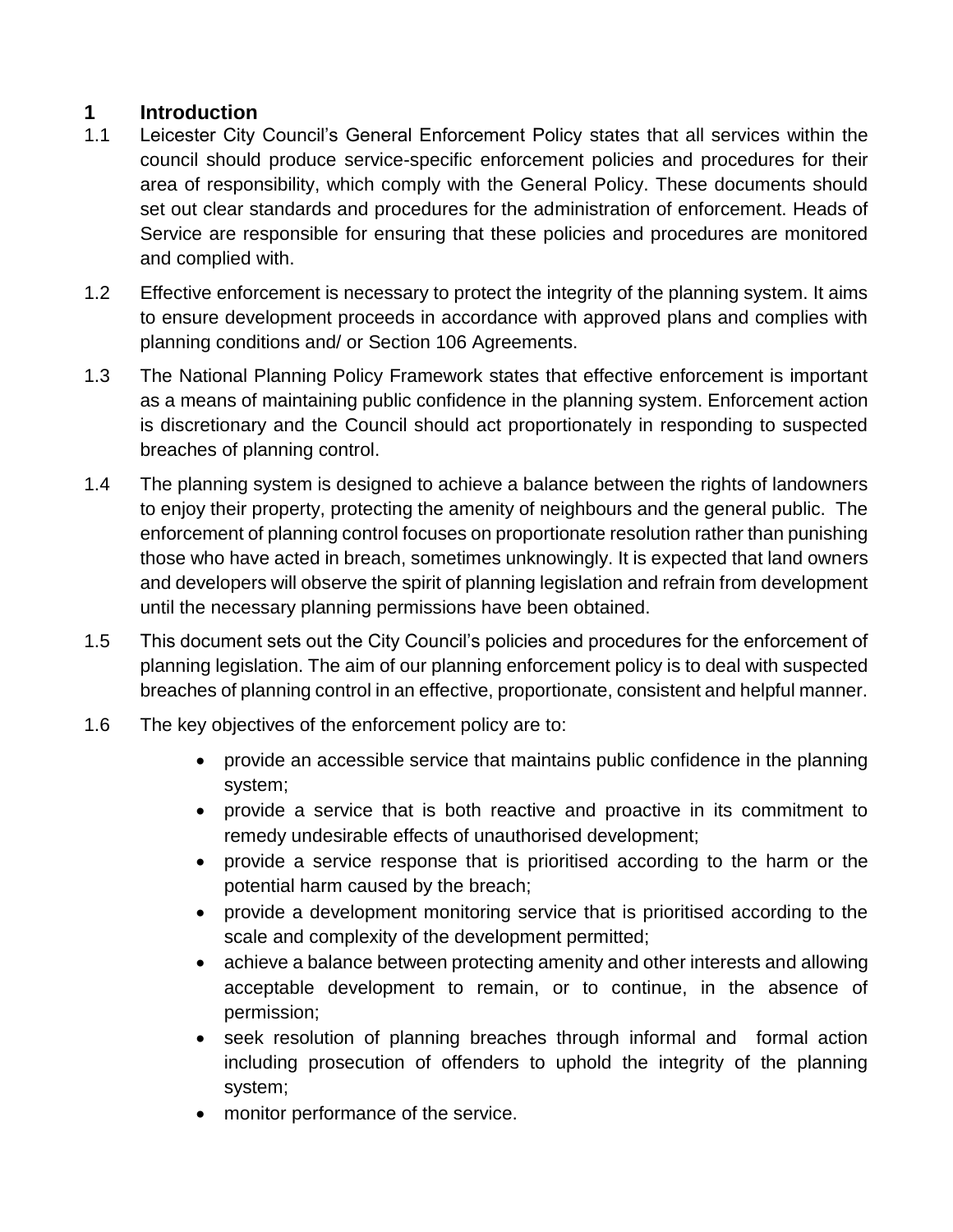# <span id="page-3-0"></span>**2.0 Enforcement Powers**

- 2.1 The Town and Country Planning Act 1990 sets out the statutory powers available to the Council to enforce planning legislation. The following comprise a breach of planning control under planning legislation:
	- carrying out development that is operational development (the carrying out of building or other operations) and changes of use without the required planning permission;
	- failing to comply with any condition or limitation subject to which planning permission has been granted;
	- illegal advertisements;
	- unauthorised works to listed buildings or works to protected trees.
	- unauthorised works in conservation areas.
- 2.2 In investigating alleged breaches, officers will comply with the provisions of the Police and Criminal Evidence Act 1984, Data Protection Act 1998, Regulation of Investigatory Powers Act 2000, Human Rights Act 1998 and Equalities Act 2010
- 2.3 The City Council as a local planning authority has a general discretion to take enforcement action where it has a significant harmful impact, is expedient and is in the public interest.

# <span id="page-3-1"></span>**3.0 Procedures and policies for reporting complaints**

- 3.1 Members of the public have an important role in reporting suspected breaches of planning control. Any concerns can be raised with the City Council by telephone, in person at the council offices, in writing, by email or via your local councillor.
- 3.2 The following information would be helpful and should be provided when reporting a suspected breach:
	- The address of the property concerned;
	- Details of the suspected breach of planning control;
	- Relevant dates, including dates when the works, use or activity started, finished (if relevant), or whether or not works are still on-going;
	- The name, telephone number, and address of the person reporting the breach (so that we can seek further information from them if needed and update them in writing);
	- Information on how the suspected breach harms the person reporting it, or why it is of concern to them;
	- The email address of the person reporting the breach if the complaint is submitted electronically;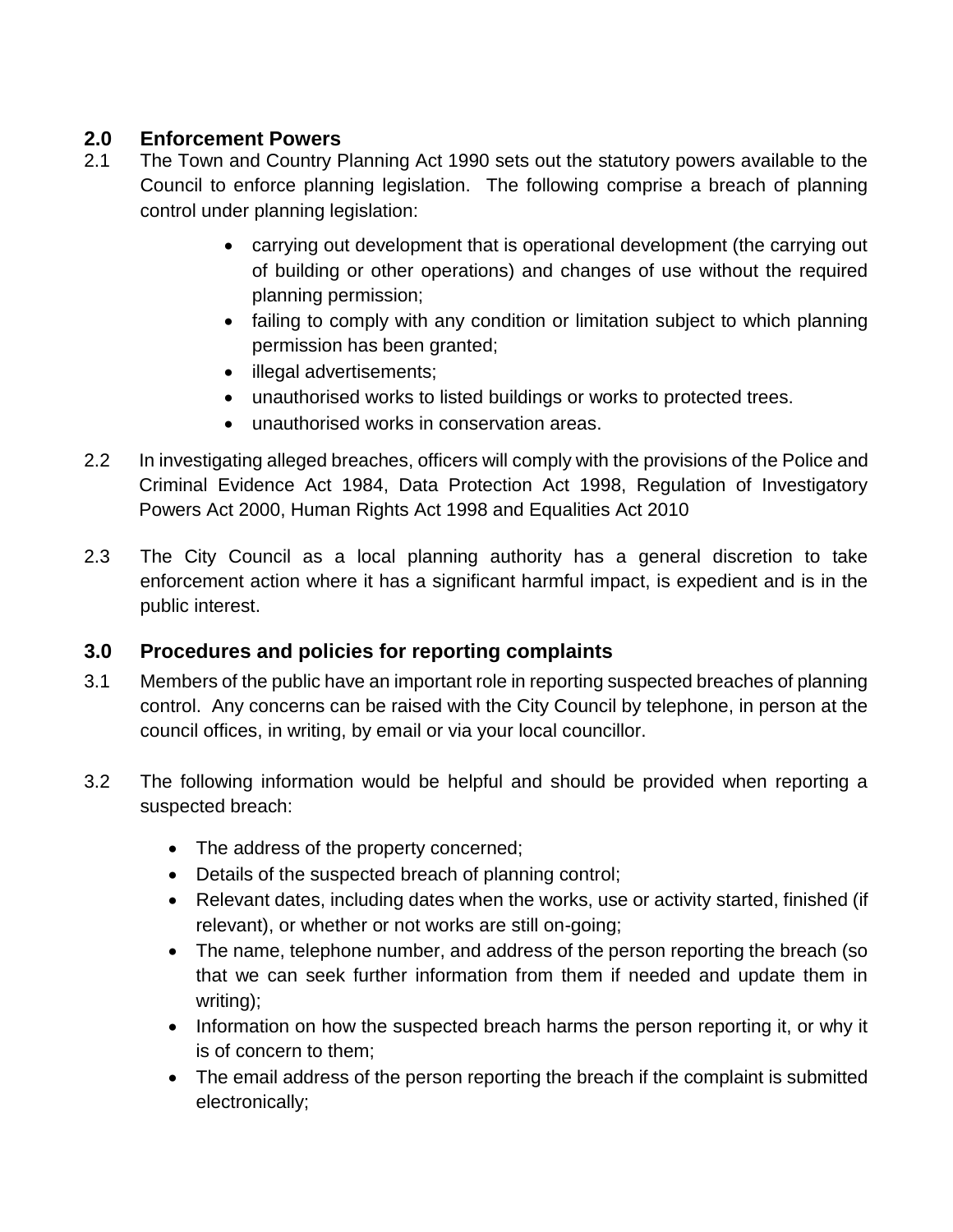- Photographs, plans, maps or any other information that may help officers assess the suspected breach.
- 3.3 Information received by the planning service is checked to ensure that it has necessary details to investigate the alleged breach. If it does then it will be recorded as a case and an acknowledgement will be sent to the complainant.
- 3.4 Should the reported breach not fall within the remit of the planning legislation, it will be forwarded onto the relevant Council department and/or external service.
- 3.5 It is not the function of the planning authority to become involved in private neighbour disputes where no planning issue is evident. Additionally, it is not the Council's role to mediate in private legal disputes such as boundary disputes or damage to private property. Such cases will not be investigated by Planning Service as they are civil matters and the customers will be advised accordingly.

# **Confidentiality**

<span id="page-4-0"></span>3.6 The details of the complainant are normally treated as confidential; however, in some circumstances this may not be possible particularly when matters progress to court and the complainant is required to give evidence and/or details of the complaint must be disclosed.

# <span id="page-4-1"></span> **Abusive or unreasonable complainants**

- 3.7 Members of staff will not tolerate any insulting, threatening words or behaviour at any time, either in person or via any other means. Any abusive telephone calls will be terminated.
- 3.8 In cases where a complainant acts unreasonably, or takes up a disproportionate amount of staff time, officers may decide to communicate with them in writing only.

# <span id="page-4-2"></span>**4.0 Procedures and policies for investigating complaints**

#### **Priorities**

<span id="page-4-3"></span>4.1 Complaints are categorised as Urgent, High, Medium or Low priority depending upon the severity of the harm being caused. Breaches that are likely to result in permanent, irreversible harm to the environment such as the removal of protected trees, listed buildings and buildings in conservation areas are given an urgent priority. The High priority category is for breaches that require immediate attention; for example excessively large house extensions affecting light and outlook, unauthorised development with significant threat to public safety (such as development in a flood risk area) or uses causing serious harm through noise, smell and congestion for which planning permission is unlikely to be granted. Breaches related to developments which are likely to be granted planning permission subject to conditions will be given a medium/low priority.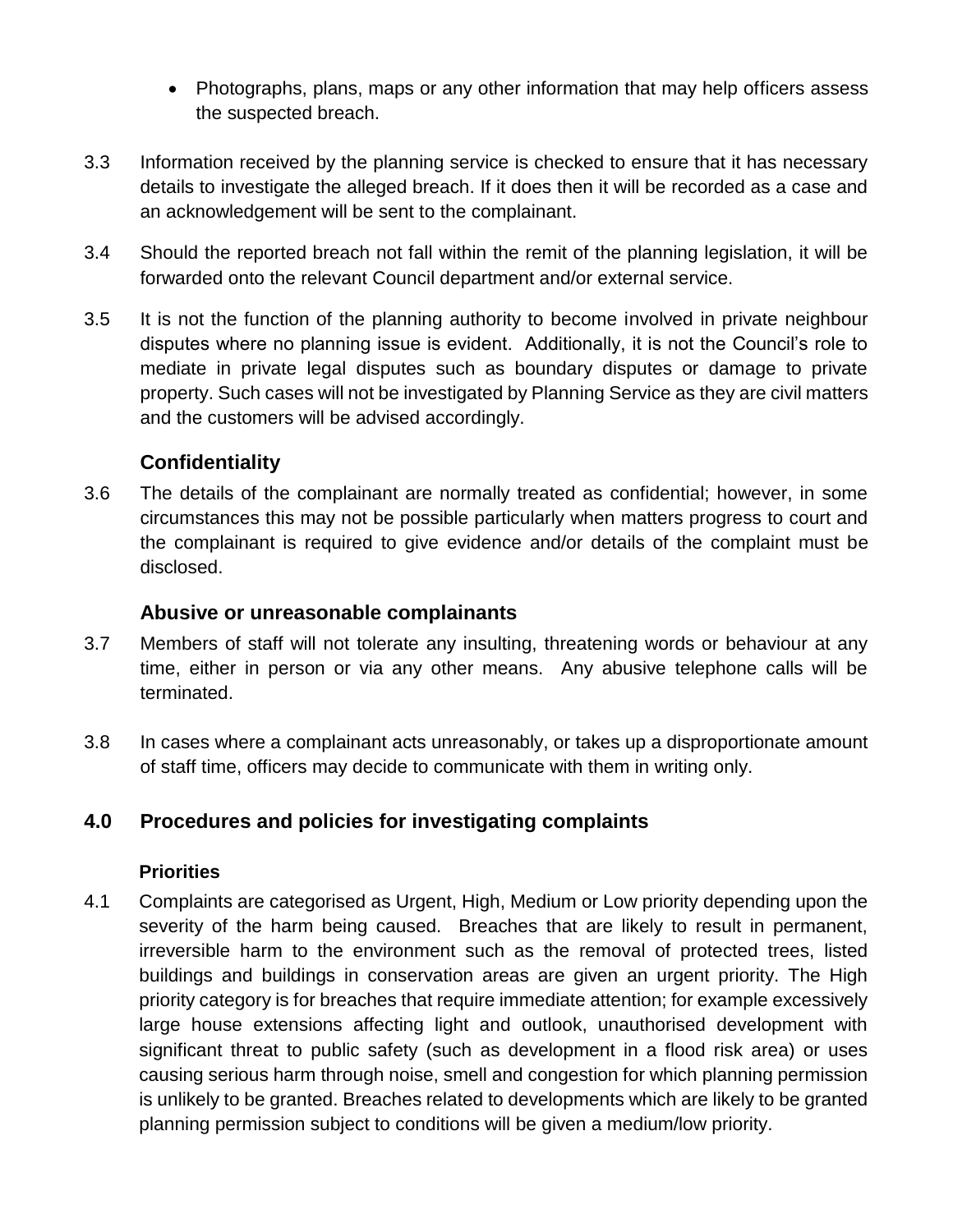4.2 Appendix A lists criteria for prioritising planning contraventions approved by Planning and Development Control Committee on 3 March 2009. The City Council has a duty to investigate all allegations of planning breaches. However there is no obligation to take enforcement action, especially against technical breaches of control where the City Council considers harm is of a minor nature. The City Council's enforcement resources will be directed towards breaches causing the greatest harm or having the potential to cause significant harm.

#### **Investigative tools**

<span id="page-5-0"></span>4.3 Planning legislation provides the City Council with a wide range of tools to investigate suspected breaches of planning control. These include Rights of Entry, Planning Contravention Notices, and Requisitions for Information. The Council may use technical equipment to monitor sites, but where these tools do not provide evidence of a breach the Council may require the assistance of local residents or other agencies in monitoring or corroborating the activities on-site.

# **Further investigation**

- <span id="page-5-1"></span>4.4 In some cases it may not be possible for the Council to confirm that the alleged breach is taking place. In such cases, complainants will be asked to assist in providing evidence that could be used at both the appeal stage and at any subsequent legal proceedings. A lack of sufficient evidence may result in no action being taken.
- 4.5 If the initial investigation indicates that there has been a possible breach of planning control, the case officer will carry out further research to ascertain the facts to reach a conclusion.
- 4.6 Some developments benefit from a general planning permission granted by law as "Permitted Development". Where development complies with these requirements, it does not constitute a breach of planning control.
- 4.7 Enforcement action cannot be taken against developments which are immune under planning legislation due to specific time limits which are:
	- *4 years for unauthorised operational development or change of use of a building to use as a single dwelling house ;*
	- *10 years for a material change of use of land and buildings or a breach of a condition imposed on a planning permission.*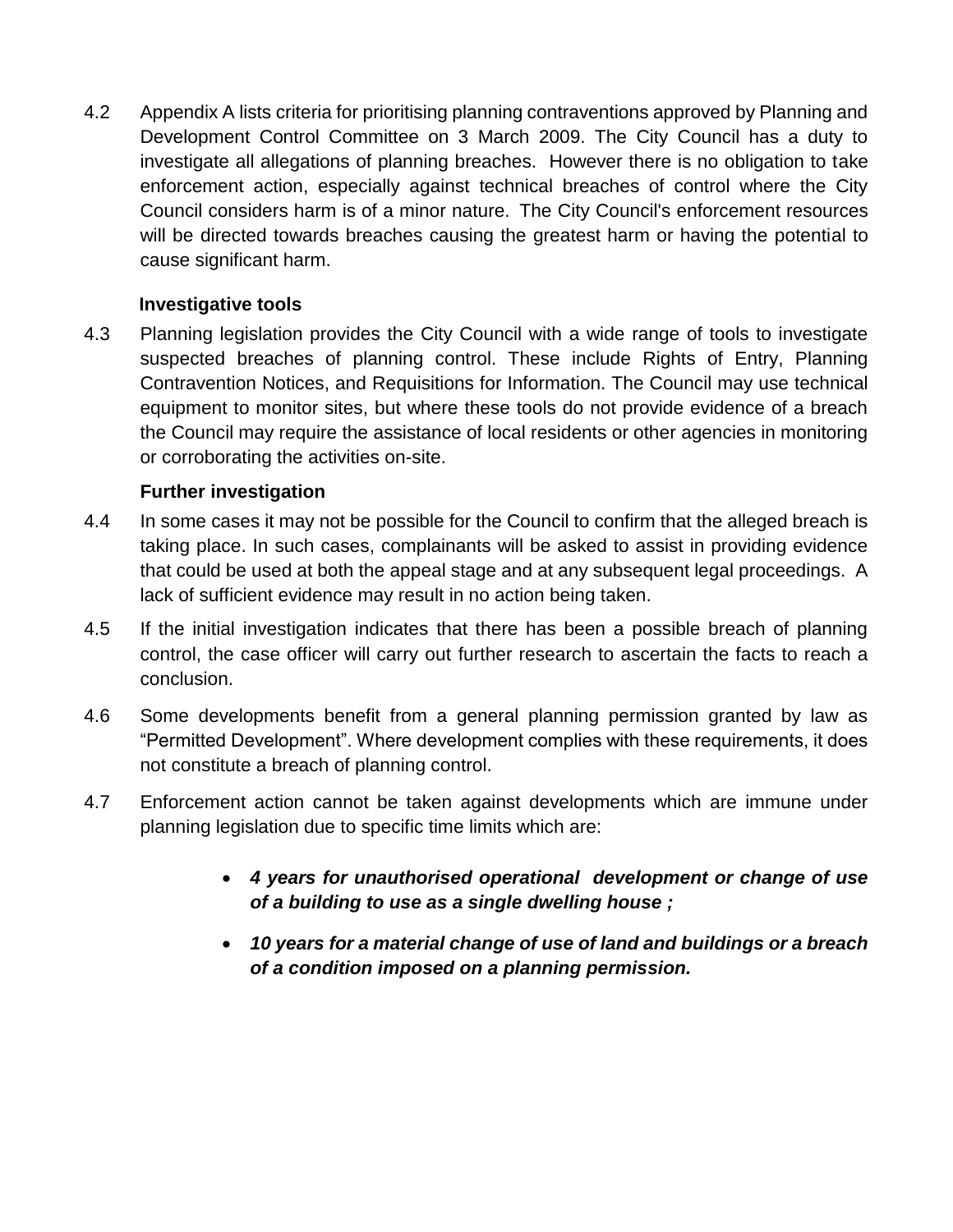# <span id="page-6-0"></span>**5.0 Procedures and policies for taking action if a breach of planning control has occurred**

#### **No Breach**

- <span id="page-6-1"></span>5.1 Some developments do not require planning permission or may be immune from enforcement (refer to paragraphs 4.6 and 4.7). In those cases there will be no breach of planning control and no action can be taken.
- 5.2 Where a breach of planning control is identified, the following sequence will normally be followed.

#### **Informal negotiation**

- <span id="page-6-2"></span>5.3 Where a breach of control has been identified that is causing an unacceptable impact on amenity of occupiers of properties in the vicinity, the Council will usually pursue informal negotiations to resolve the issue in the first instance. If they are not successful the Council will consider formal enforcement action.
- 5.4 It may not be appropriate to negotiate if urgent action is needed to resolve a breach that would otherwise lead to a significant loss of amenity, highway safety or substantial damage to the environment.
- 5.5 The Council will not engage in protracted negotiations that hamper or delay enforcement action if voluntary measures appear unlikely to resolve the breach of planning control.

#### **Formal Action**

- <span id="page-6-3"></span>5.6 Where a breach of planning control has been identified and where informal negotiations have failed or are unlikely to be effective, the Council will consider statutory action. This can consist of one or more of the following:
	- Service of a Planning Contravention Notice to find out more about the breach and identify interests in the land;
	- Service of a notice under Section 330 Town and Country Planning Act 1990 or Section 16 of Local Government (Miscellaneous Provisions) Act 1976 to identify all interested parties in the land;
	- Service of a Breach of Condition Notice, when conditions imposed on a planning permission are not being complied with;
	- Service of an Enforcement Notice;
	- Service of Discontinuance notice against an advertisement that has deemed consent;
	- Service of a notice under Section 215 of the Act in cases of untidy sites
	- Service of a Temporary Stop Notice, followed by a permanent Stop Notice, when it is considered essential that the unauthorised use or development cease immediately, rather than waiting for compliance with an Enforcement Notice or the outcome of any appeal against an Enforcement Notice;
	- Service of a Listed Building Enforcement Notice this is the equivalent enforcement notice available under the listed building legislation;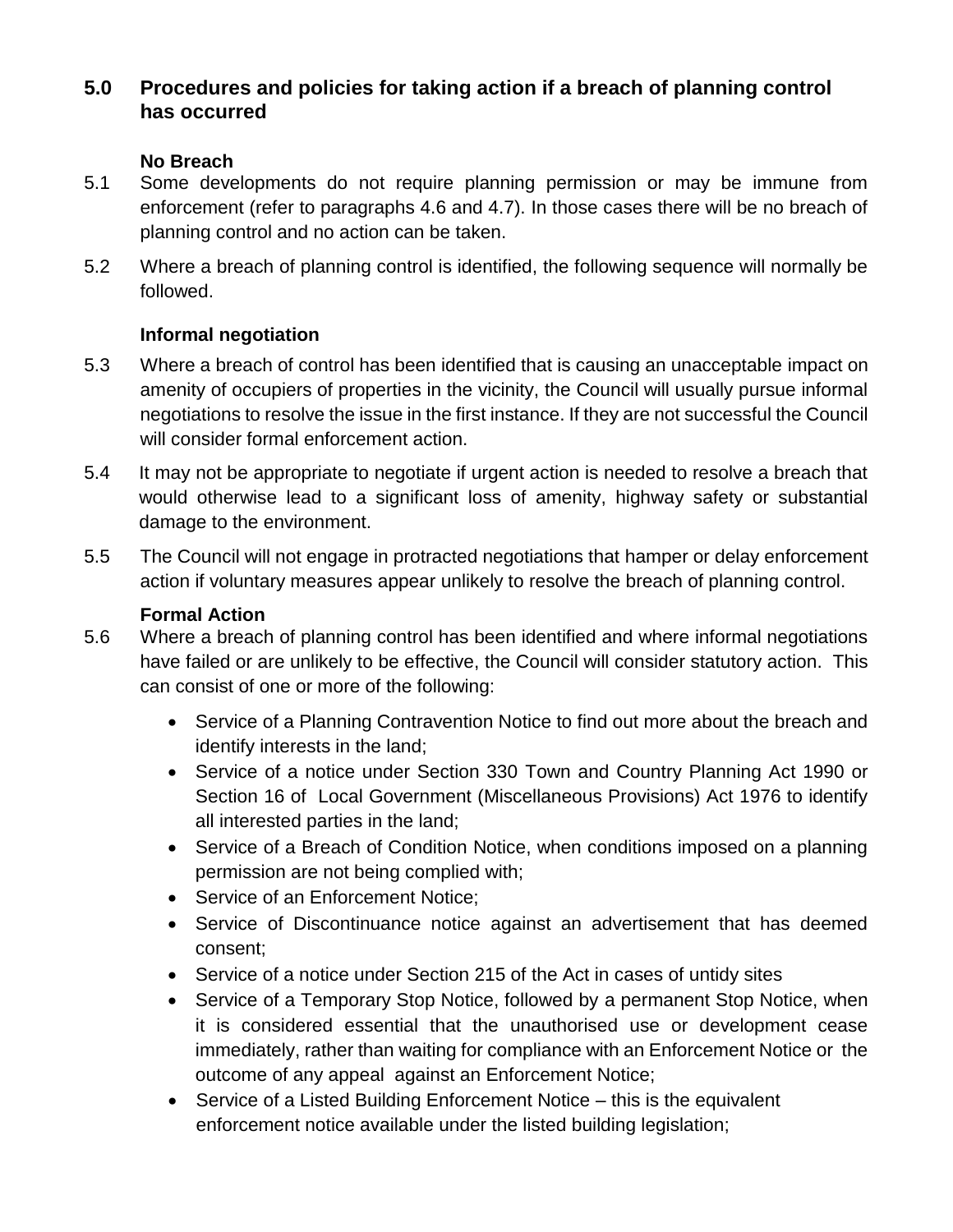- Prosecution proceedings
- An application to the courts for an Injunction to restrain a breach of planning control.
- Direct Action (with costs recovery) in the event of non-compliance with Enforcement and untidy land notices.
- 5.7 Where statutory notices have been served they are required to be complied with within the specified time limits. Failure to comply with the notice/s within the required timescales is a criminal offence that may result in prosecution.
- 5.8 Where it is considered that the development subject of a breach may be acceptable, a retrospective application will be invited. Should no application be received, the Council will consider if any action should be taken. This may result in the service of a statutory notice/s (Enforcement Notice) where requirements/conditions are considered necessary to make the use/operational development acceptable. However, if it is decided that there is no need to impose such requirements, a decision can be taken to take NO ACTION.
- 5.9 Decisions to take a formal action or to take 'NO ACTION' will be taken by reporting the matter to the Planning and Development Control Committee or by officers through Delegated Powers. The scheme of delegation identifies the appropriate officers authorised to carry out investigations, make decisions on the behalf of the Council and to issue statutory notices.

#### <span id="page-7-0"></span>**Right of Appeal**

5.10 Enforcement Notices, Advertisement Discontinuance Notices and the notices served under S215 (untidy land notices) carry a right of appeal. Whilst an appeal is being considered, the breach can normally continue unless the Council has served a Temporary Stop Notice or Stop Notice. Information on rights of appeal is provided with the statutory notice.

#### <span id="page-7-1"></span>**Breaches on Council Land**

5.11 Where a breach of planning control has occurred on land owned by the City Council, this will be dealt with by the City Council as land owner. Breaches which occur on highway land (such as car repairs, car sales) cannot be dealt with under planning legislation and will be referred to the relevant service to pursue appropriate action.

#### <span id="page-7-2"></span>**6.0 Prosecutions Policy**

#### **Not complying with formal notices**

- <span id="page-7-3"></span>6.1 Where there is a failure by those served with a formal notice to comply with its requirements, the Council will consider prosecution.
- 6.2 If the officers in the planning service consider that there is sufficient evidence and that it is in the public interest to prosecute, the file will be referred to Legal Services for consideration of prosecution. No negotiations or fresh planning applications to retain the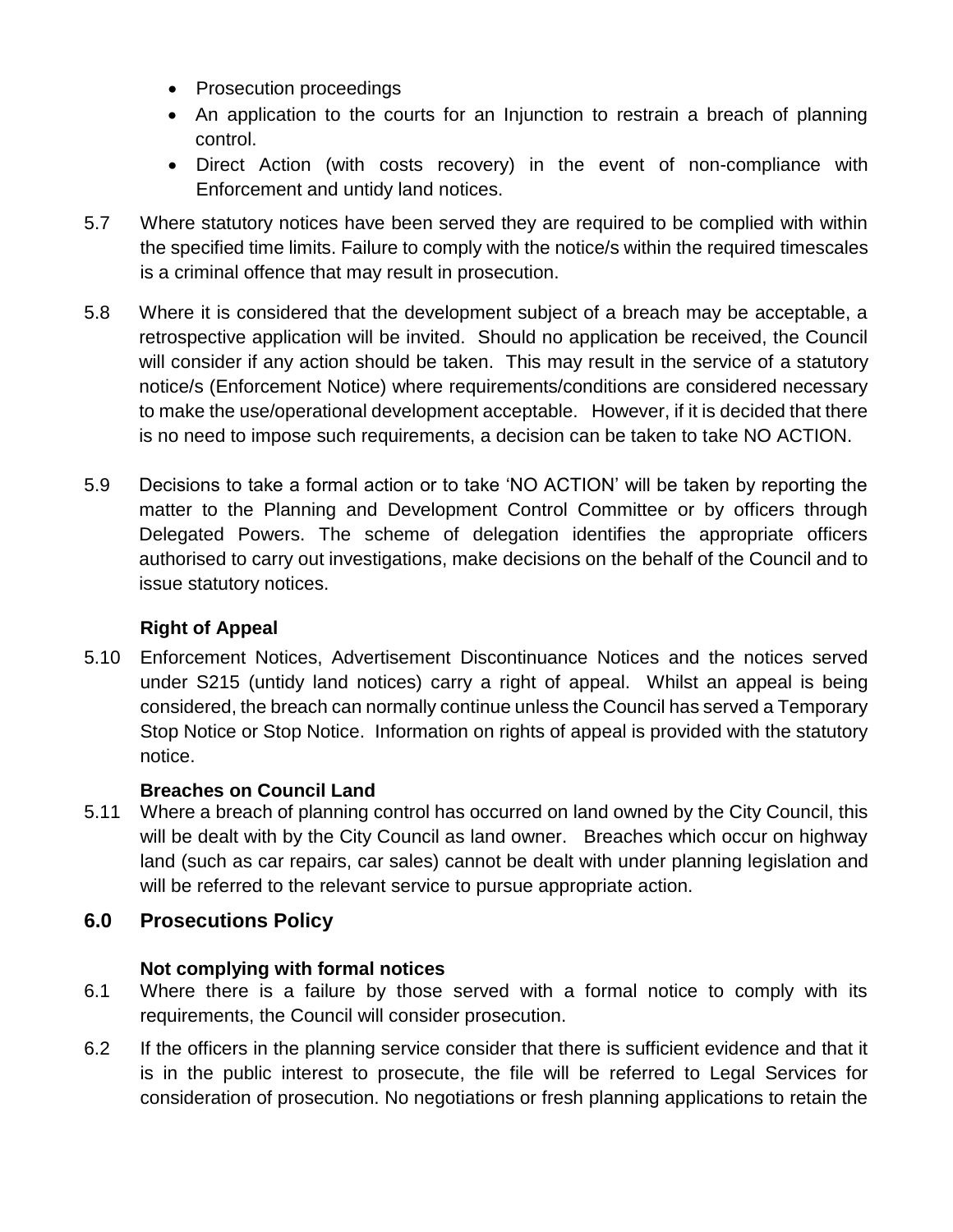development will be entertained in cases where an Enforcement Notice/Stop Notice is being breached and/or an offence is being committed.

- 6.3 The offences that can lead to prosecution action include:
	- Failure to comply with an Enforcement Notice;
	- Failure to comply with a Breach of Condition Notice;
	- Failure to comply with a Temporary Stop Notice or Stop Notice
	- Failure to correctly complete and return a Planning Contravention Notice, Section 330 Notice and Notice under Section 16 of Local Government (Miscellaneous Provisions) Act 1976;
	- Illegal display of an advertisement;
	- Unauthorised works to a listed building;
	- Unauthorised works in a conservation area;
	- Unauthorised works to protected trees by means of Tree Preservation Order or trees in conservation areas.
- 6.4 The decision to prosecute lies with the City Barrister and Head of Standards. Any such decision will be subject to two tests: the evidence test - is the available evidence strong enough for there to be a realistic prospect of conviction, and the public interest test - is it in the public interest to prosecute.
- 6.5 The Council will comply with all legislation that protects the rights of persons subject to legal action, which controls how evidence against offenders may be obtained and preserves the confidentiality of personal information.
- 6.6 Where prosecution action is successful, the Council will publicise the information in order to inform the general public of outcome of investigations and to serve as a deterrent to future potential breaches.

#### <span id="page-8-0"></span>**7.0 Targets for action**

7.1 The planning service aims to achieve the following targets. The Service will set performance targets depending upon the priorities and resources available to deliver the planning enforcement service:

| <b>Action</b>                                 | <b>Target time</b>          |
|-----------------------------------------------|-----------------------------|
| Register and acknowledge all written          | 3 working days              |
| complaints                                    |                             |
| Carry out initial site visit (Urgent cases)   | 24 hours                    |
| Carry out initial site visit (Other cases)    | 10 working days             |
| Initial response to complainant setting out   | 15 working days             |
| progress/ informing about a decision in cases |                             |
| where there is 'No Breach'                    |                             |
| Notify complainant that Enforcement Notice    | Within 10 working days from |
| has been served or decision that 'No Action'  | the decision on the case    |
| will be taken                                 |                             |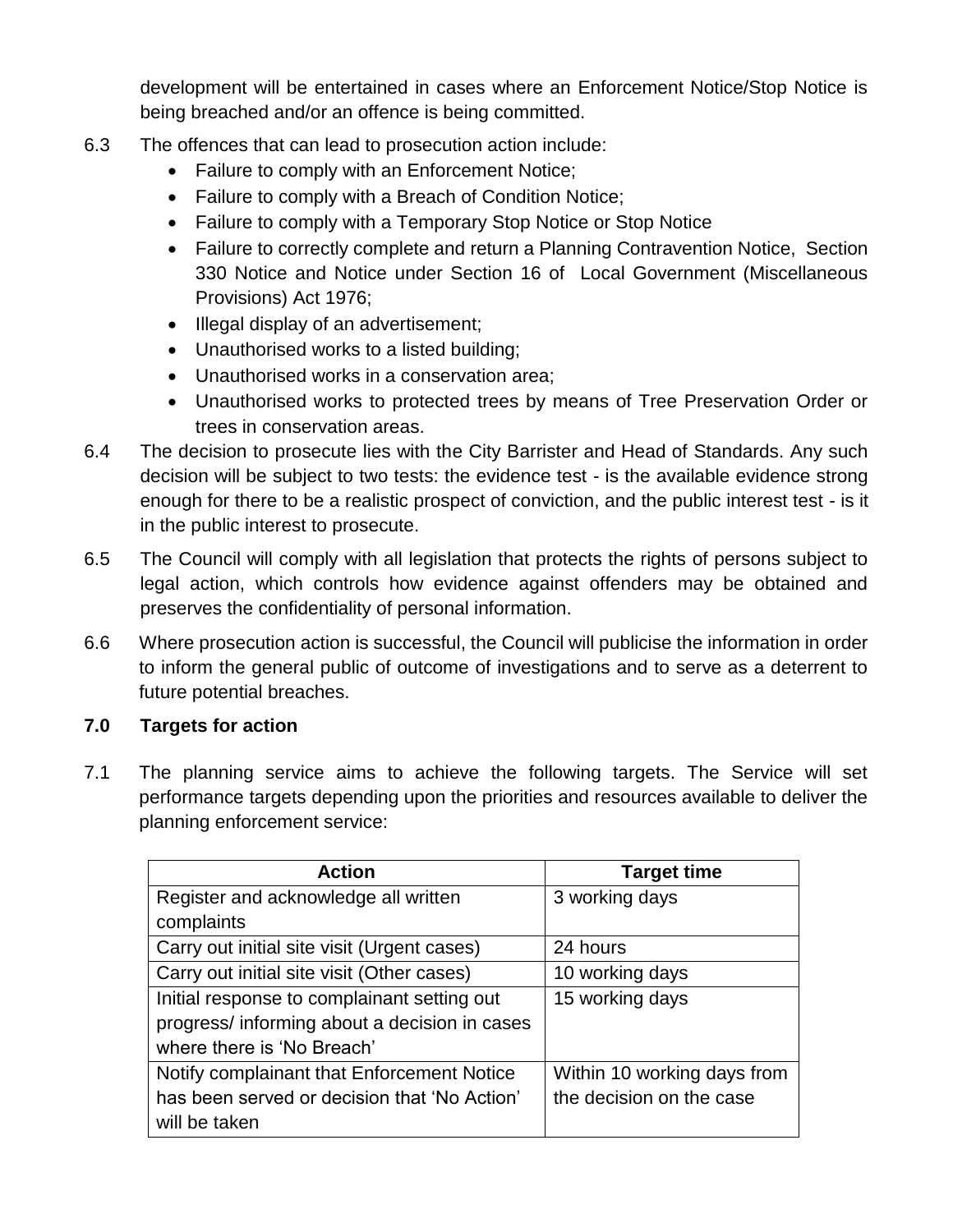# <span id="page-9-0"></span>**8.0 Equality Policies**

- 8.1 Officers will investigate all complaints and allegations in a professional and fair manner regardless of age, colour, disability, ethnic or national origin, gender, marital status, race, religion and religious belief, sexuality of involved parties.
- 8.2 Alleged offenders will be given adequate and fair opportunity to give their side of events during the course of investigations.

#### <span id="page-9-1"></span>**9.0 Contacts**

#### **In writing:**

Compliance and Monitoring Team Planning, Transportation & Economic Development Leicester City Council 2<sup>nd</sup> Floor, City Hall 115 Charles Street Leicester LE1 1FZ

<span id="page-9-2"></span>**Online link to report suspected breaches:** [https://www.leicester.gov.uk/planning-and](https://www.leicester.gov.uk/planning-and-building/enforcement/report-a-planning-breach/)[building/enforcement/report-a-planning-breach/](https://www.leicester.gov.uk/planning-and-building/enforcement/report-a-planning-breach/)

<span id="page-9-4"></span><span id="page-9-3"></span>Email: [planning.enforcement@leicester.gov.uk](mailto:planning.enforcement@leicester.gov.uk) **Telephone:** 0116 454 1000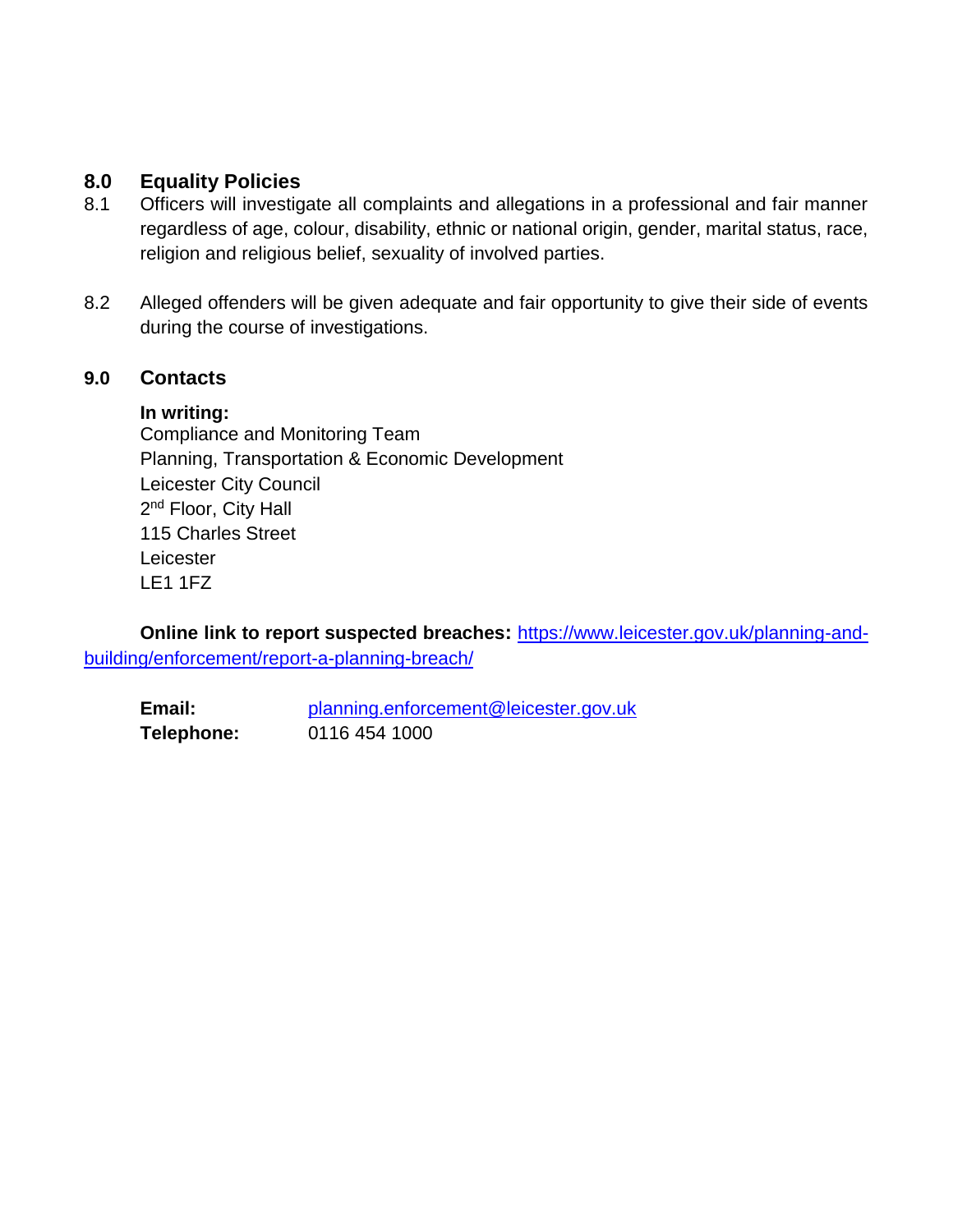# <span id="page-10-0"></span>**Glossary of Terms to Enforcement Procedure**

#### <span id="page-10-1"></span>**Enforcement Notice**

It requires certain remedial measures to be taken to remedy planning breach/es within a specified period by those have an interest in the land (i.e. owner, tenant, lenders, leaseholder) in to which the notice relates. Recipients may appeal to the Planning Inspectorate, effectively suspending the enforcement notice until it is determined. Enforcement notices are entered on the Land Charges Register and so run with the land, remaining effective even once complied with. Non-compliance constitutes a criminal offence for which recipients may be prosecuted.

#### <span id="page-10-2"></span>**Listed Building Enforcement Notice**

This is the equivalent notice available under the listed building legislation, action is not subject to a limitation period.

#### <span id="page-10-3"></span>**Breach of Condition Notice**

Available in the event of non-compliance with a condition. There is no right of appeal. The penalty for non-compliance is less than in respect of other notices. It is not entered on the Land Charges Register.

#### <span id="page-10-4"></span>**Stop Notice**

Requires cessation within three days of specified activities causing serious harm to local amenity such that the City Council considers such activities should not be allowed to continue while the period for compliance expires or an appeal is pending. If a statement of special reasons is attached, the notice may come into effect within less than 3 days. Further, the duty to comply is universal and not limited to recipients. It can only be served with or after (but before the effective date) an enforcement notice. It cannot prohibit the use of a building as a dwelling nor the carrying out of any activity that is not operational development if it has been carried out for more than 4 years before service. The City Council would be liable to compensate owners or occupiers for losses directly attributable to the Stop Notice if the contravention alleged was not a planning breach.

#### <span id="page-10-5"></span>**Temporary Stop Notice**

This is effective immediately and does not require the prior service of an enforcement notice. It can only be effective for a maximum of 28 days (and cannot be renewed).

#### <span id="page-10-6"></span>**Court Injunction**

Can be used to restrain potential breaches as well as actual breaches. Non-compliance, as contempt of court, may result in imprisonment.

#### <span id="page-10-7"></span>**Untidy Land (s.215) Notice**

Includes buildings as well as land. The City Council need to show that amenity is adversely affected by the state of the land or premises. Appeals are to the Magistrate's Court and not to the Secretary of State. Non-compliance constitutes a criminal offence for which recipients may be prosecuted.